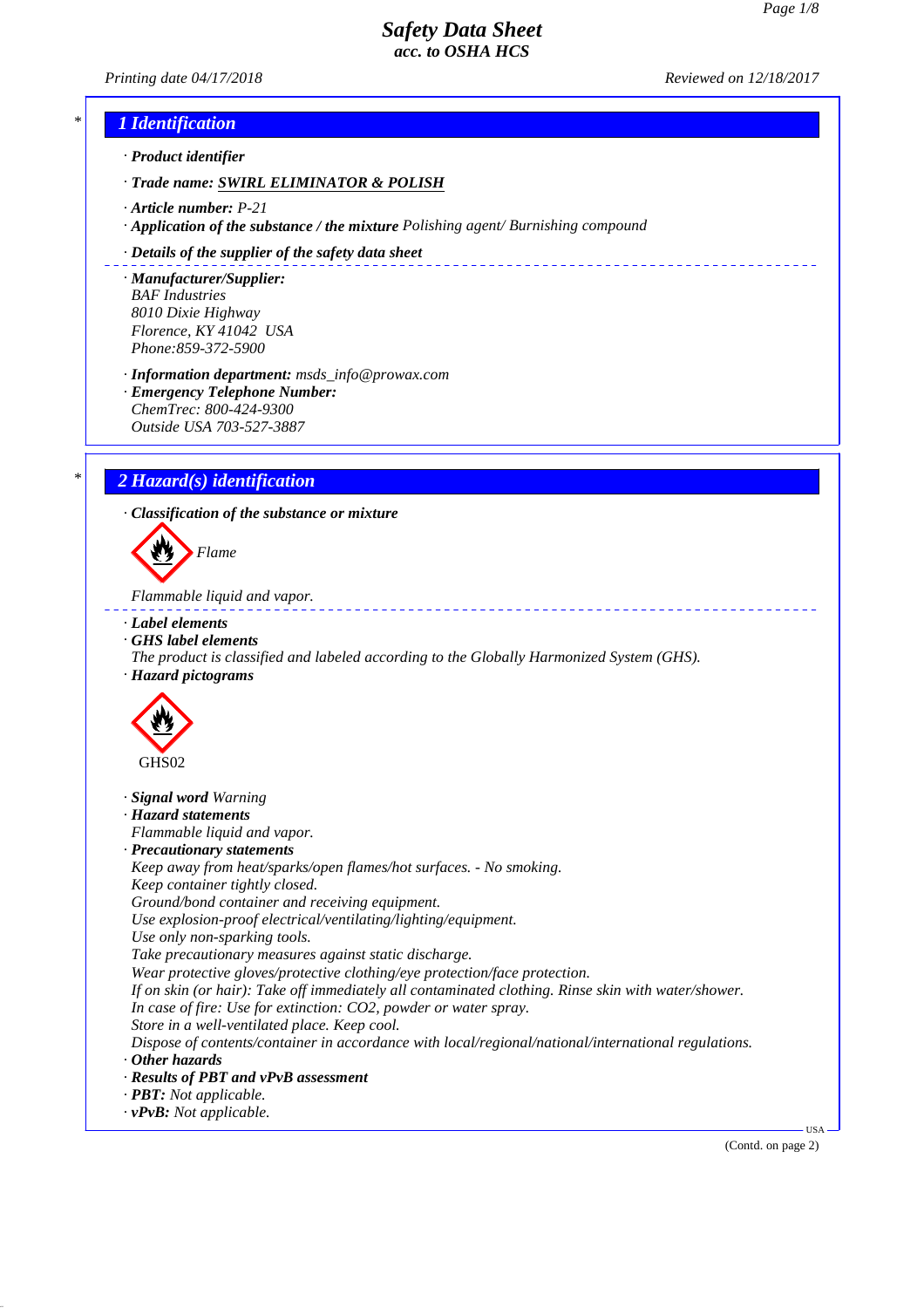*Printing date 04/17/2018 Reviewed on 12/18/2017*

### *Trade name: SWIRL ELIMINATOR & POLISH*

(Contd. of page 1)

### *\* 3 Composition/information on ingredients*

#### *· Chemical characterization: Mixtures*

*· Description: Mixture of the substances listed below with nonhazardous additions.*

## *· Dangerous components:*

| $64742-88-7$ medium aliphatic hydrocarbon                | $ 2.5 - 10\% $ |
|----------------------------------------------------------|----------------|
| $64742-47-8$ Distillates (petroleum), hydrotreated light | $ 2.5 - 10\% $ |
| 61790-53-2 Diatomaceous earth (Silica-Amorphous)         | $ 2.5 - 10\% $ |
| emulsifier                                               | $\leq 2.5\%$   |
| detergent blend                                          |                |

### *\* 4 First-aid measures*

- *· Description of first aid measures*
- *· After inhalation: Supply fresh air; consult doctor in case of complaints.*
- *· After skin contact: Generally the product does not irritate the skin.*
- *· After eye contact: Rinse opened eye for several minutes under running water.*
- *· After swallowing: If symptoms persist consult doctor.*
- *· Information for doctor:*
- *· Most important symptoms and effects, both acute and delayed No further relevant information available.*
- *· Indication of any immediate medical attention and special treatment needed*
- *No further relevant information available.*

### *\* 5 Fire-fighting measures*

#### *· Extinguishing media*

*· Suitable extinguishing agents:*

*CO2, extinguishing powder or water spray. Fight larger fires with water spray or alcohol resistant foam. · Special hazards arising from the substance or mixture No further relevant information available.*

- *· Advice for firefighters*
- *· Protective equipment: No special measures required.*

### *\* 6 Accidental release measures*

*· Personal precautions, protective equipment and emergency procedures*

*Wear protective equipment. Keep unprotected persons away.*

- *· Environmental precautions: Prevent seepage into sewage system, workpits and cellars.*
- *Dilute with plenty of water.*
- *· Methods and material for containment and cleaning up:*

*Absorb with liquid-binding material (sand, diatomite, acid binders, universal binders, sawdust). Ensure adequate ventilation.*

- *· Reference to other sections*
- *No dangerous substances are released.*
- *See Section 7 for information on safe handling.*
- *See Section 8 for information on personal protection equipment.*
- *See Section 13 for disposal information.*

## *\* 7 Handling and storage*

*· Handling:*

*· Precautions for safe handling No special precautions are necessary if used correctly.*

(Contd. on page 3)

USA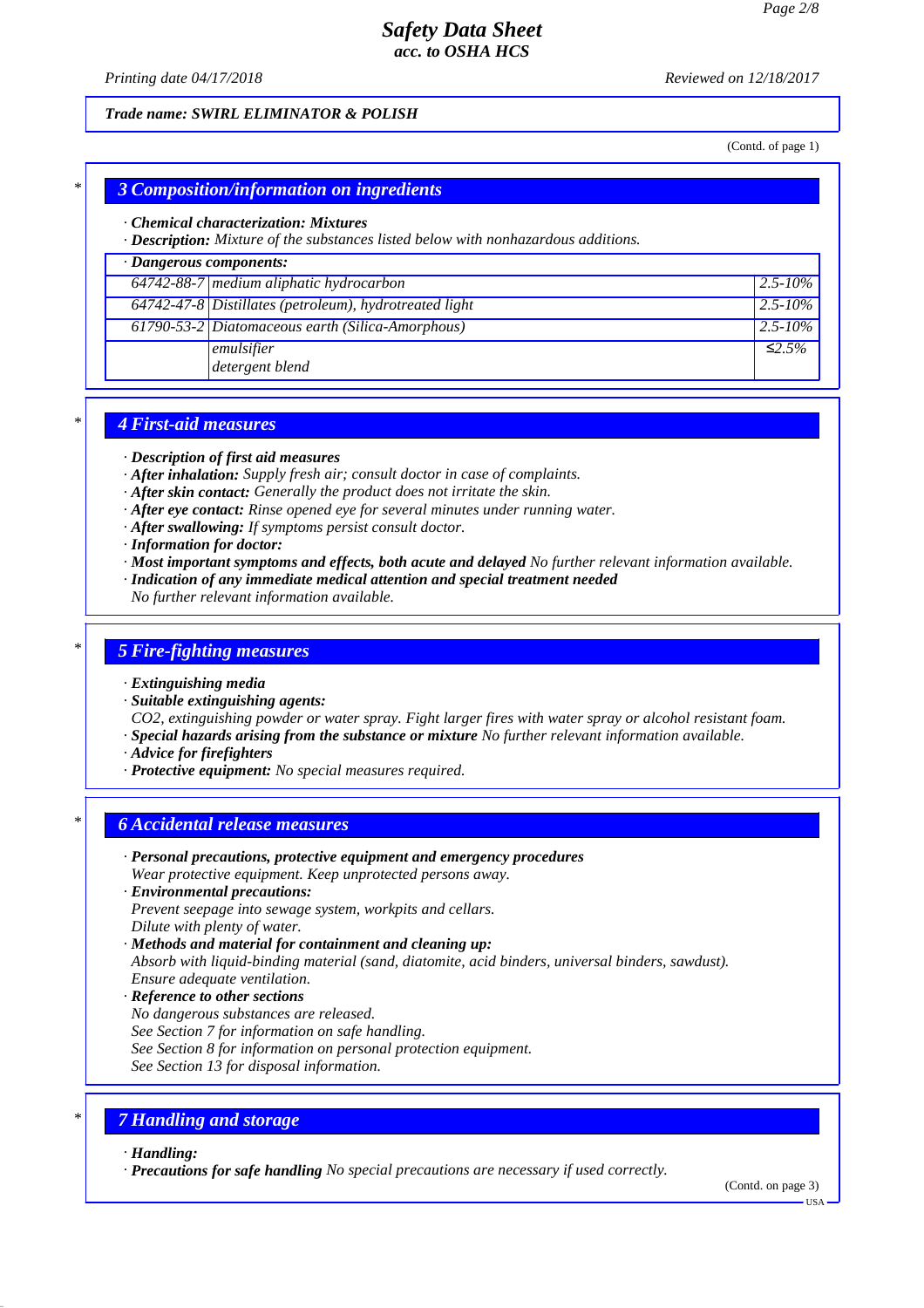*Printing date 04/17/2018 Reviewed on 12/18/2017*

*Trade name: SWIRL ELIMINATOR & POLISH*

(Contd. of page 2)

- *· Information about protection against explosions and fires: Keep ignition sources away - Do not smoke. Protect against electrostatic charges.*
- *· Conditions for safe storage, including any incompatibilities*
- *· Storage:*
- *· Requirements to be met by storerooms and receptacles: No special requirements.*
- *· Information about storage in one common storage facility: Not required.*
- *· Further information about storage conditions: Keep receptacle tightly sealed.*
- *· Specific end use(s) No further relevant information available.*

*\* 8 Exposure controls/personal protection*

*· Additional information about design of technical systems: No further data; see item 7.*

*· Control parameters*

- *· Components with limit values that require monitoring at the workplace:*
- *The following constituent is the only constituent of the product which has a PEL, TLV or other recommended exposure limit.*

*At this time, the other constituents have no known exposure limits.*

*61790-53-2 Diatomaceous earth (Silica-Amorphous)*

*PEL 20mppcf or 80mg/m3 /%SiO2*

*REL Long-term value: 6 mg/m³*

*See Pocket Guide App. C*

*TLV TLV withdrawn*

*· Additional information: The lists that were valid during the creation were used as basis.*

*· Exposure controls*

- *· Personal protective equipment:*
- *· General protective and hygienic measures: Wash hands before breaks and at the end of work.*
- *· Breathing equipment: Not required.*
- *· Protection of hands:*

*The glove material has to be impermeable and resistant to the product/ the substance/ the preparation.*

*Due to missing tests no recommendation to the glove material can be given for the product/ the preparation/ the chemical mixture.*

*Selection of the glove material on consideration of the penetration times, rates of diffusion and the degradation*

*· Material of gloves*

*The selection of the suitable gloves does not only depend on the material, but also on further marks of quality and varies from manufacturer to manufacturer. As the product is a preparation of several substances, the resistance of the glove material can not be calculated in advance and has therefore to be checked prior to the application.*

*· Penetration time of glove material*

*The exact break through time has to be found out by the manufacturer of the protective gloves and has to be observed.*

*· Eye protection:*



(Contd. on page 4)

USA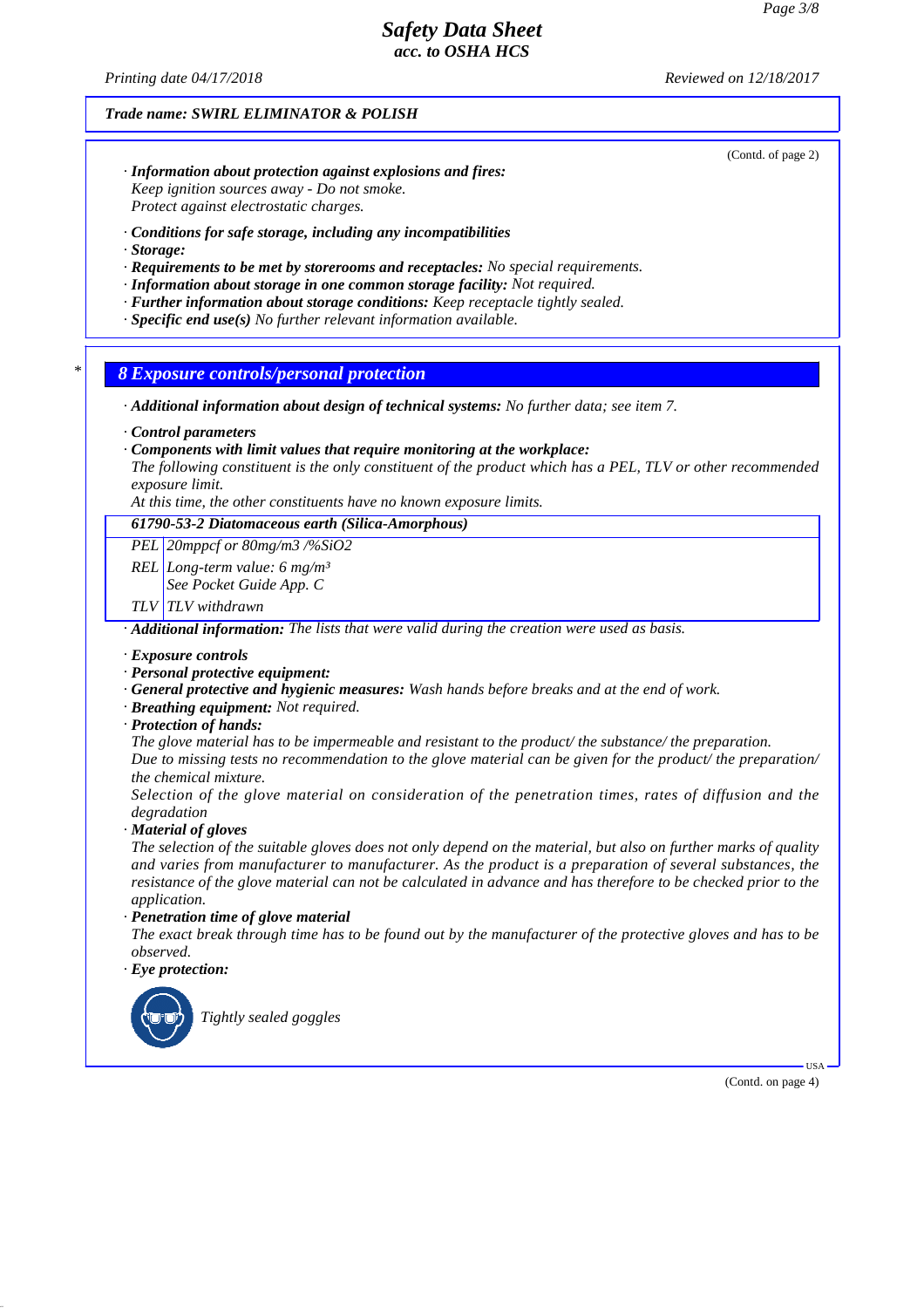*Printing date 04/17/2018 Reviewed on 12/18/2017*

# *Trade name: SWIRL ELIMINATOR & POLISH*

(Contd. of page 3)

| · Information on basic physical and chemical properties      |                                                                                               |
|--------------------------------------------------------------|-----------------------------------------------------------------------------------------------|
| <b>General Information</b>                                   |                                                                                               |
| $\cdot$ Appearance:<br>Form:                                 | Viscous                                                                                       |
| Color:                                                       | Green                                                                                         |
| $\cdot$ Odor:                                                | Mild                                                                                          |
| · Odor threshold:                                            | Not determined.                                                                               |
| $\cdot$ pH-value at 20 $\textdegree$ C (68 $\textdegree$ F): | 7.3                                                                                           |
| Change in condition                                          |                                                                                               |
| <b>Melting point/Melting range:</b>                          | Undetermined.                                                                                 |
| <b>Boiling point/Boiling range:</b>                          | 100 °C (212 °F)                                                                               |
| · Flash point:                                               | 42 °C (107.6 °F)                                                                              |
| · Flammability (solid, gaseous):                             | Not applicable.                                                                               |
| · Ignition temperature:                                      | 210 °C (410 °F)                                                                               |
| · Decomposition temperature:                                 | Not determined.                                                                               |
| · Auto igniting:                                             | Product is not selfigniting.                                                                  |
| · Danger of explosion:                                       | Product is not explosive. However, formation of explosive air/vapor<br>mixtures are possible. |
| · Explosion limits:                                          |                                                                                               |
| Lower:                                                       | $0.8$ Vol $\%$                                                                                |
| <b>Upper:</b>                                                | 6 Vol %                                                                                       |
| $\cdot$ Vapor pressure at 20 °C (68 °F):                     | 23 hPa (17.3 mm Hg)                                                                           |
| $\cdot$ Density at 20 $\cdot$ C (68 $\cdot$ F):              | 0.9766 $g/cm^3$ (8.1497 lbs/gal)                                                              |
| · Relative density                                           | Not determined.                                                                               |
| · Vapor density                                              | Not determined.                                                                               |
| $\cdot$ Evaporation rate                                     | Not determined.                                                                               |
| · Solubility in / Miscibility with                           |                                                                                               |
| Water:                                                       | Fully miscible.                                                                               |
| · Partition coefficient (n-octanol/water): Not determined.   |                                                                                               |
| $\cdot$ Viscosity:                                           |                                                                                               |
| Dynamic at 20 $\textdegree$ C (68 $\textdegree$ F):          | 7,300 mPas                                                                                    |
| Kinematic:                                                   | Not determined.                                                                               |
| · Solvent content:                                           |                                                                                               |
| Organic solvents:                                            | 16.5%                                                                                         |
| Water:                                                       | 69.4%                                                                                         |
| <b>VOC</b> content:                                          | 9.90 %                                                                                        |
| <b>Solids content:</b>                                       | 13.4%                                                                                         |
| $·$ Other information                                        | No further relevant information available.                                                    |

# *\* 10 Stability and reactivity*

*· Reactivity No further relevant information available.*

*· Chemical stability*

- *· Thermal decomposition / conditions to be avoided: No decomposition if used according to specifications.*
- *· Possibility of hazardous reactions No dangerous reactions known.*
- *· Conditions to avoid No further relevant information available.*
- *· Incompatible materials: No further relevant information available.*

(Contd. on page 5)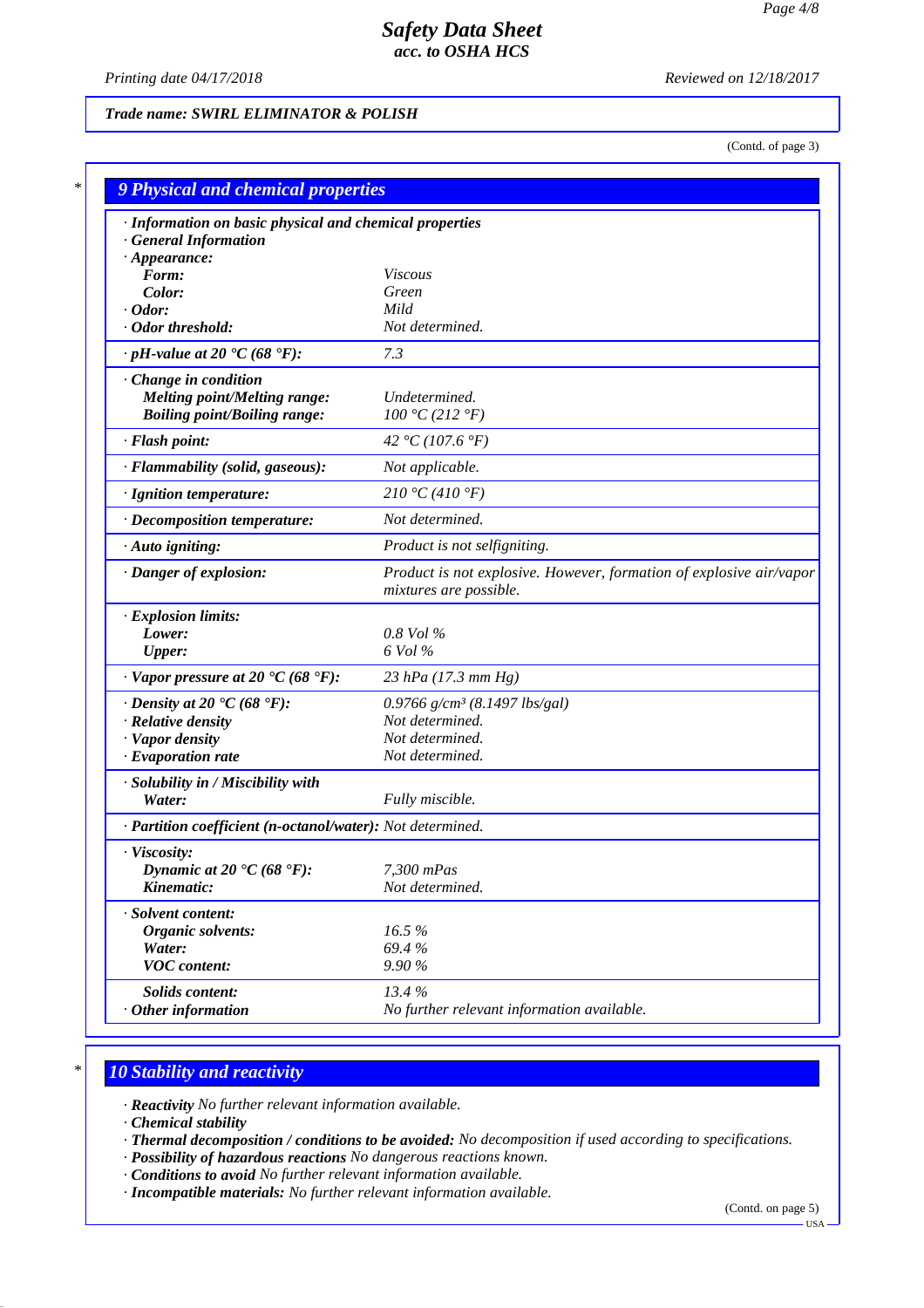*Printing date 04/17/2018 Reviewed on 12/18/2017*

### *Trade name: SWIRL ELIMINATOR & POLISH*

*· Hazardous decomposition products: No dangerous decomposition products known.*

# (Contd. of page 4)

# *\* 11 Toxicological information*

*· Information on toxicological effects*

## *· Acute toxicity:*

| $\cdot$ LD/LC50 values that are relevant for classification: |      |                                              |  |  |  |  |
|--------------------------------------------------------------|------|----------------------------------------------|--|--|--|--|
| 64742-88-7 medium aliphatic hydrocarbon                      |      |                                              |  |  |  |  |
| Oral                                                         | LD50 | $\left  > 6,500 \text{ mg/kg (rat)} \right $ |  |  |  |  |
| $D_{\text{max}}$                                             | rron | $3.200 \dots 4.4 \dots$                      |  |  |  |  |

*Dermal LD50 >3,000 mg/kg (rab) Inhalative LC50/4 h >14 mg/l (rat)*

### *· Primary irritant effect:*

*· on the skin: No irritant effect.*

*· on the eye: No irritating effect.*

*· Sensitization: No sensitizing effects known.*

*· Additional toxicological information:*

### *· Carcinogenic categories*

|                           | · IARC (International Agency for Research on Cancer)    |         |
|---------------------------|---------------------------------------------------------|---------|
|                           | 61790-53-2 Diatomaceous earth (Silica-Amorphous)        | 3       |
| $9003 - 01 - 4$ thickener |                                                         | $\beta$ |
| 14808-60-7 silica         |                                                         |         |
|                           | · NTP (National Toxicology Program)                     |         |
|                           | None of the ingredients is listed.                      |         |
|                           | · OSHA-Ca (Occupational Safety & Health Administration) |         |
|                           | None of the ingredients is listed.                      |         |

# *\* 12 Ecological information*

#### *· Toxicity*

- *· Aquatic toxicity: No further relevant information available.*
- *· Persistence and degradability No further relevant information available.*
- *· Behavior in environmental systems:*
- *· Bioaccumulative potential No further relevant information available.*
- *· Mobility in soil No further relevant information available.*
- *· Additional ecological information:*
- *· General notes: Not known to be hazardous to water.*
- *· Results of PBT and vPvB assessment*
- *· PBT: Not applicable.*
- *· vPvB: Not applicable.*
- *· Other adverse effects No further relevant information available.*

## *\* 13 Disposal considerations*

#### *· Waste treatment methods*

*· Recommendation:*

*Must not be disposed of together with household garbage. Do not allow product to reach sewage system.*

- *· Uncleaned packagings:*
- *· Recommendation: Disposal must be made according to official regulations.*

(Contd. on page 6)

USA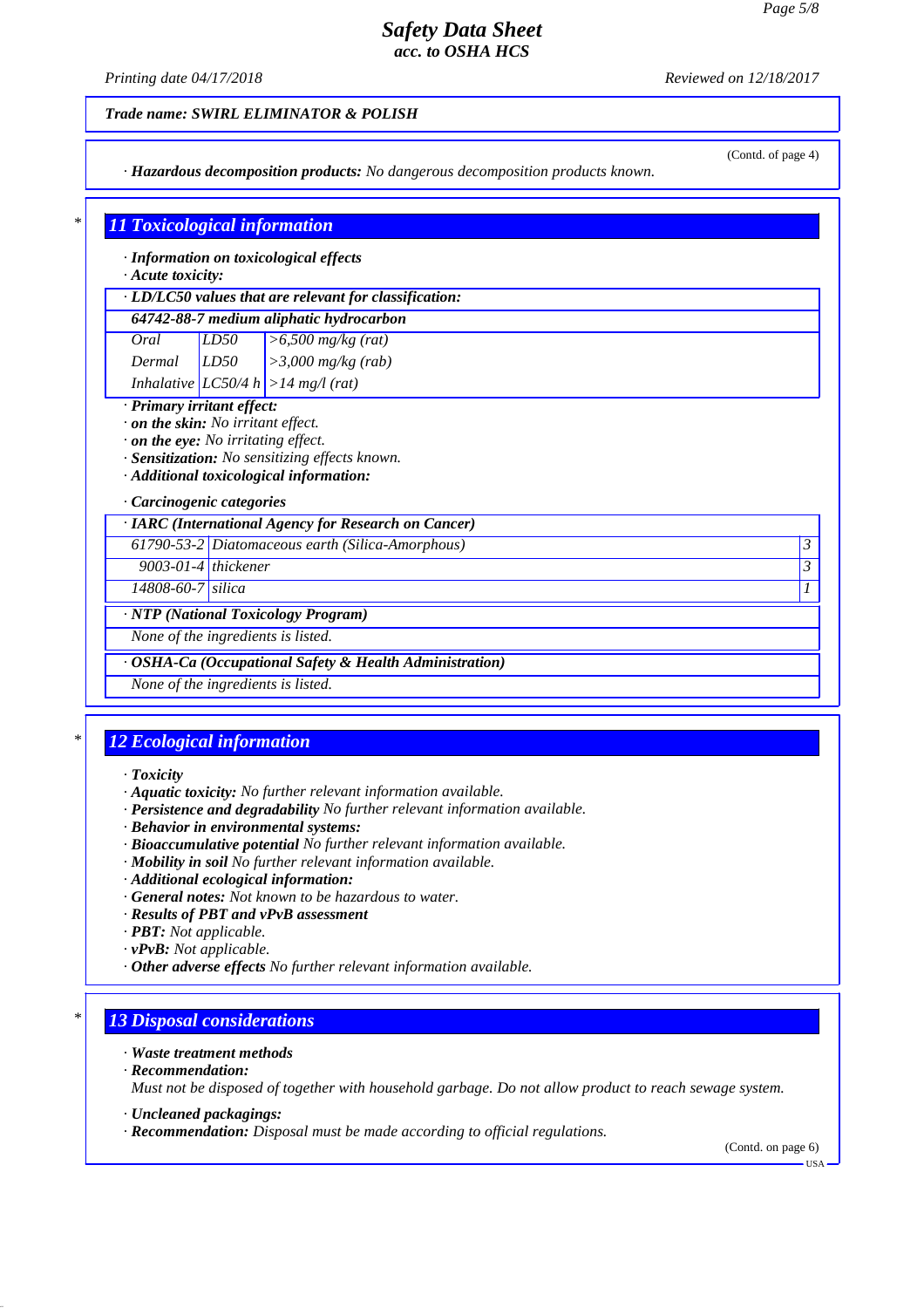*Printing date 04/17/2018 Reviewed on 12/18/2017*

(Contd. of page 5)

# *Trade name: SWIRL ELIMINATOR & POLISH*

| <b>14 Transport information</b>              |                                                         |
|----------------------------------------------|---------------------------------------------------------|
|                                              |                                                         |
| $\cdot$ UN-Number                            |                                                         |
| $\cdot$ <i>DOT</i>                           | NA1993<br>Void                                          |
| · ADR, ADN, IMDG<br>$\cdot$ IATA             | <b>UN1993</b>                                           |
|                                              |                                                         |
| · UN proper shipping name                    |                                                         |
| $\cdot$ DOT                                  | COMBUSTIBLE LIQUID, N.O.S (medium aliphatic             |
|                                              | hydrocarbon)                                            |
| · ADR, ADN, IMDG                             | Void                                                    |
| $\cdot$ IATA                                 | FLAMMABLE LIQUID, N.O.S. (medium aliphatic hydrocarbon) |
| · Transport hazard class(es)                 |                                                         |
| $\cdot$ DOT                                  |                                                         |
|                                              |                                                         |
|                                              |                                                         |
|                                              |                                                         |
|                                              |                                                         |
| · Class                                      | 3 Combustible liquids                                   |
| $\cdot$ Label                                | $\mathfrak{Z}$                                          |
|                                              |                                                         |
| · ADR, ADN, IMDG                             |                                                         |
| · Class                                      | Void                                                    |
| · Class                                      | 3 Flammable liquids                                     |
| · Label                                      | 3                                                       |
| · Packing group                              |                                                         |
| $\cdot$ DOT, IATA                            | III                                                     |
| $\cdot$ ADR, IMDG                            | Void                                                    |
| · Environmental hazards:                     |                                                         |
| $\cdot$ Marine pollutant:                    | N <sub>O</sub>                                          |
| · Special precautions for user               | Not applicable.                                         |
|                                              |                                                         |
|                                              |                                                         |
| · Transport in bulk according to Annex II of |                                                         |
| MARPOL73/78 and the IBC Code                 | Not applicable.                                         |
| · Transport/Additional information:          |                                                         |
| $\cdot$ <i>DOT</i>                           |                                                         |
|                                              | On passenger aircraft/rail: 60 L                        |
| · Quantity limitations                       | On cargo aircraft only: 220 L                           |

(Contd. on page 7)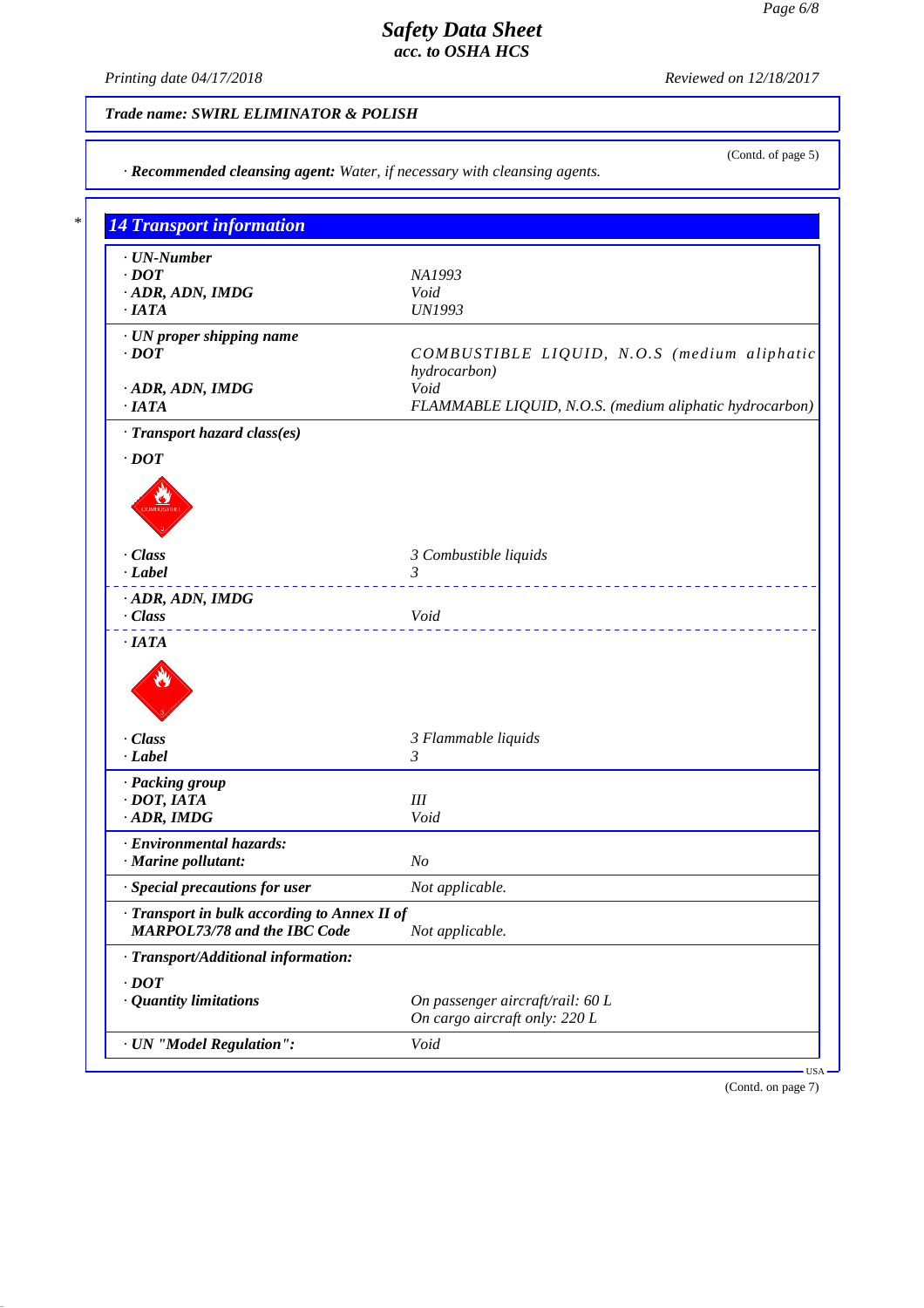*Printing date 04/17/2018 Reviewed on 12/18/2017*

*Trade name: SWIRL ELIMINATOR & POLISH*

(Contd. of page 6)

# *\* 15 Regulatory information*

*· Safety, health and environmental regulations/legislation specific for the substance or mixture · Sara*

*· Section 355 (extremely hazardous substances):*

*None of the ingredients is listed.*

*· Section 313 (Specific toxic chemical listings):*

*None of the ingredients is listed.*

*· TSCA (Toxic Substances Control Act) All ingredients are listed*

*· TSCA new (21st Century Act) (Substances not listed)*

*emulsifier detergent blend*

*· Proposition 65*

*· Chemicals known to cause cancer:*

*None of the ingredients is listed.*

*· Chemicals known to cause reproductive toxicity for females:*

*None of the ingredients is listed.*

*· Chemicals known to cause reproductive toxicity for males:*

*None of the ingredients is listed.*

*· Chemicals known to cause developmental toxicity:*

*None of the ingredients is listed.*

*· Carcinogenic categories*

*· EPA (Environmental Protection Agency)*

*None of the ingredients is listed.*

*· TLV (Threshold Limit Value established by ACGIH)*

*14808-60-7 silica A2*

*· NIOSH-Ca (National Institute for Occupational Safety and Health)*

*14808-60-7 silica*

#### *· GHS label elements*

*The product is classified and labeled according to the Globally Harmonized System (GHS).*

*· Hazard pictograms*



*· Signal word Warning*

*· Hazard statements*

*Flammable liquid and vapor.*

*· Precautionary statements*

*Keep away from heat/sparks/open flames/hot surfaces. - No smoking. Keep container tightly closed.*

*Ground/bond container and receiving equipment.*

*Use explosion-proof electrical/ventilating/lighting/equipment.*

*Use only non-sparking tools.*

*Take precautionary measures against static discharge.*

*Wear protective gloves/protective clothing/eye protection/face protection.*

*If on skin (or hair): Take off immediately all contaminated clothing. Rinse skin with water/shower.*

*In case of fire: Use for extinction: CO2, powder or water spray.*

*Store in a well-ventilated place. Keep cool.*

*Dispose of contents/container in accordance with local/regional/national/international regulations.*